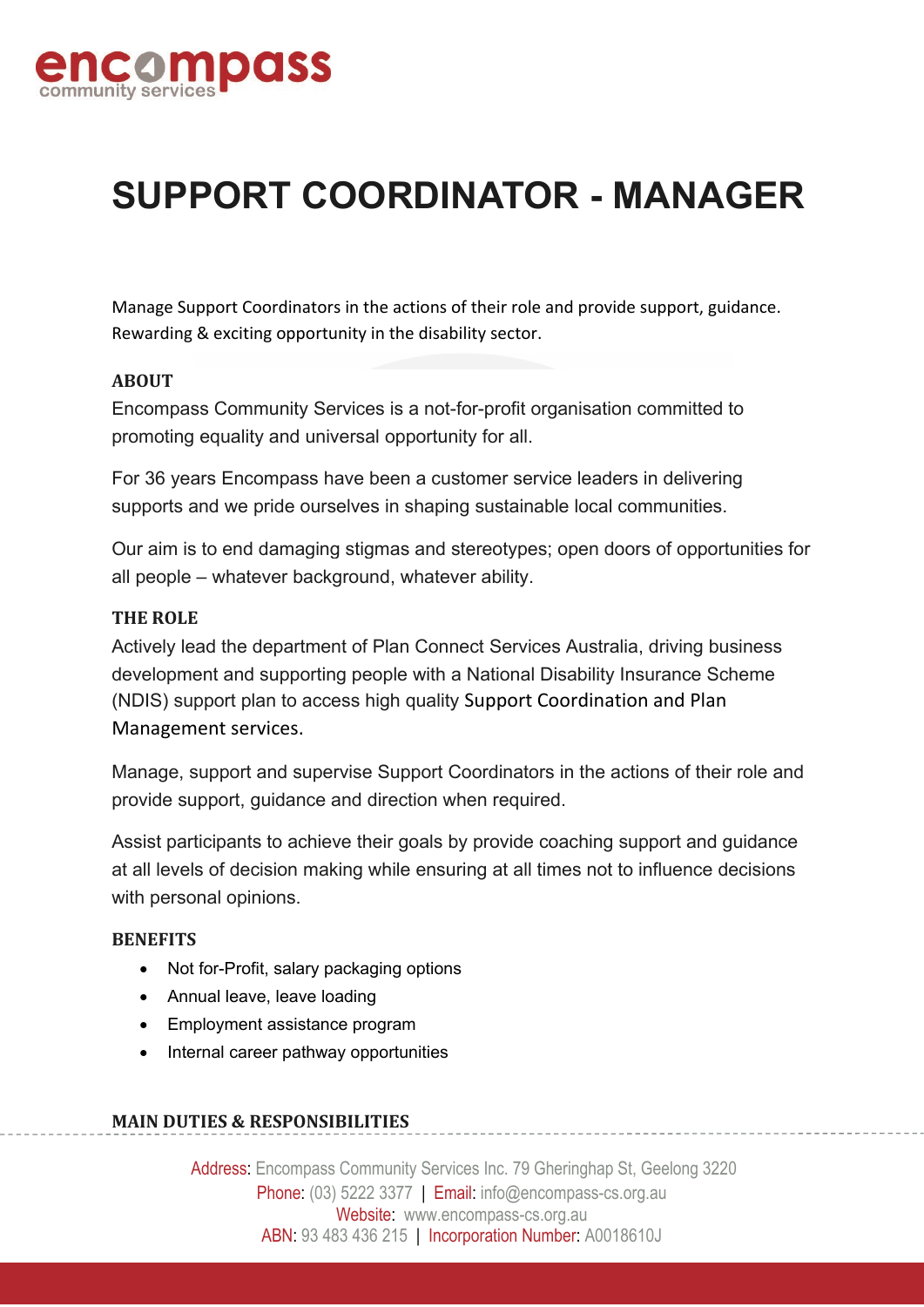# composs

- Manage, support and supervise Support Coordinators and Plan Managers in the actions of their role and provide support, guidance and direction when required.
- Provide varying levels of coordination and transition support to individuals to build capacity to achieve their set NDIS and individual goals
- Actively participate in matching individual's needs, wants and aspirations with community based or mainstream programs and options.
- Assist participants to achieve their goals by providing coaching support and guidance at all levels of decision making while ensuring at all times not to influence decisions with personal opinions.
- Build NDIS participant and families capacity to understand navigate service systems in the future.
- Work within the funding level associated with each participant and track their funding as required.
- Provide reports as required and maintain up to date records of participant implementation of plans and monitor expenditure as required.
- Market the services of Plan Connect Australia to participants and other services as required.
- Ensure a strong working relationship with appropriate staff at the NDIA and Local Area Coordinator.
- Maintain up to date knowledge of the Disability and community services industries, including the NDIA, NDIS, NDIS Quality and Safe Guards Commission and Victorian Complaints commission.
- Provided guidance and leadership to all members of staff within the team and address performance issues as they arise.
- Monitor divisional budget and liaise with Senior Management to establish budget projections and business proposals.

# **QUALIFICATIONS, SKILLS & EXPERIENCE**

- Full Australian working rights & Victorian Drivers Licence.
- NDIS Workers Screening Check and Working with Children Check (or willingness to obtain).
- Evidence of COVID-19 vaccination status inclusive of booster.
- Previous relevant experience including management and leading teams
- Relevant Experience in the role of Support Coordination
- Knowledge of and understanding of the NDIS Quality and Safeguards Commission and the role of Support Coordinator.
- Certificate IV in Disability (highly desired)